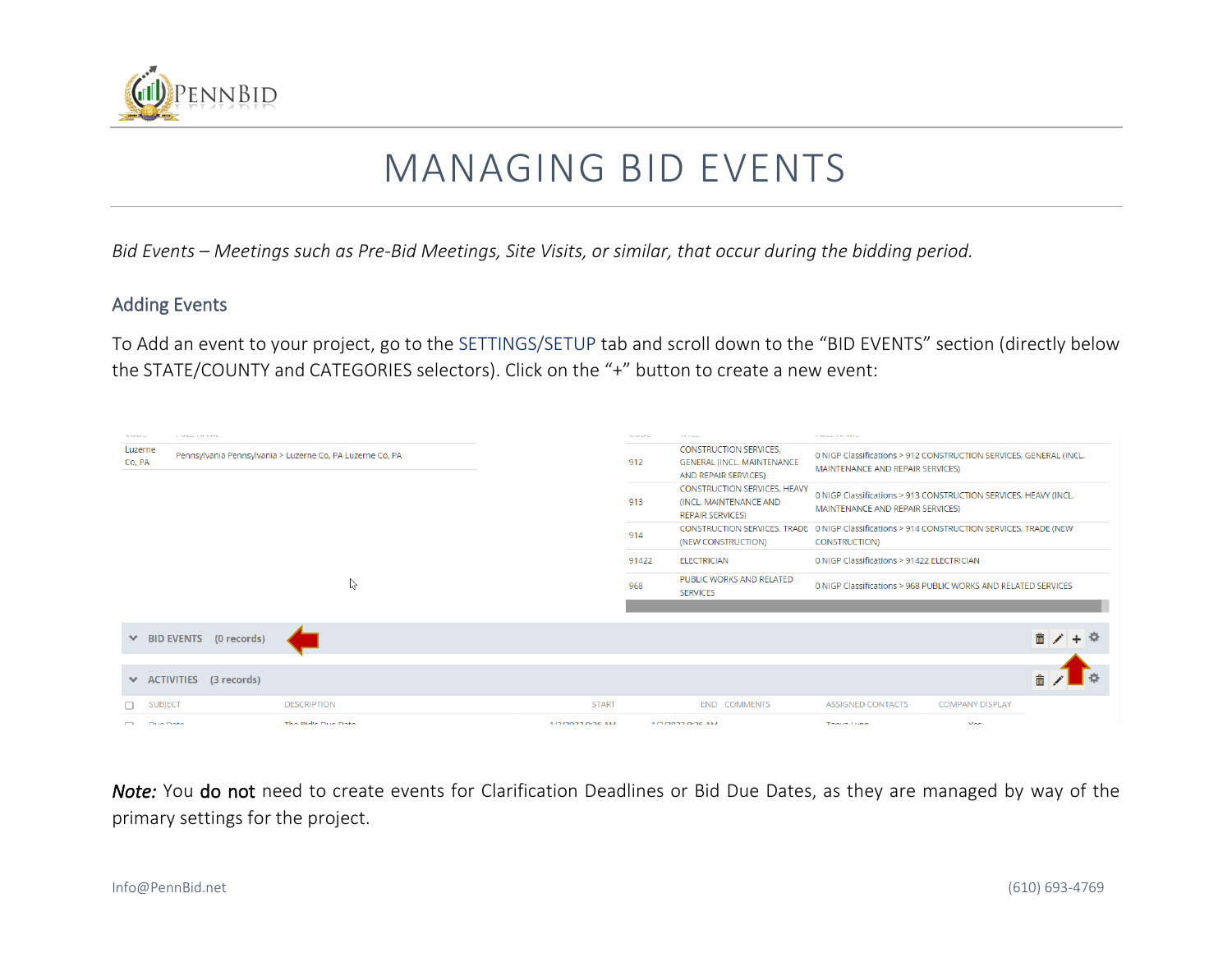

This will open the event management grid, where you can establish:

- The event TITLE
- LOCATION (Physical address if in person, or Web meeting link, if virtual)
- Event START/END Date & Time
- A DESCRIPTION or more details about the event
- If event is mandatory, click the box for ATTENDANCE REQUIRED TO BID

| TITLE <sup>*</sup>              |                | EVENT END DATE $\star$        |     | <b>EXTERNALLY VISIBLE</b>  |  |
|---------------------------------|----------------|-------------------------------|-----|----------------------------|--|
| <b>Enter Text</b>               |                | Select                        | E 0 | $\blacktriangledown$       |  |
| <b>LOCATION</b>                 |                | <b>MAX ATTENDEES</b>          |     | ATTENDANCE REQUIRED TO BID |  |
| <b>Enter Text</b>               |                | Enter a number                |     |                            |  |
| <b>REGISTRATION CUTOFF DATE</b> |                | ATTACHED FILE <sup>6</sup>    |     | CANCELLED                  |  |
| Select                          | 白 <sup>○</sup> | Choose File No file chosen    |     | $\Box$                     |  |
| EVENT START DATE *              |                | FILE DESCRIPTION <sup>8</sup> |     |                            |  |
| Select                          | E O            | <b>Enter Text</b>             |     |                            |  |
|                                 |                |                               |     |                            |  |
| DESCRIPTION *                   |                |                               |     |                            |  |

 $\Box$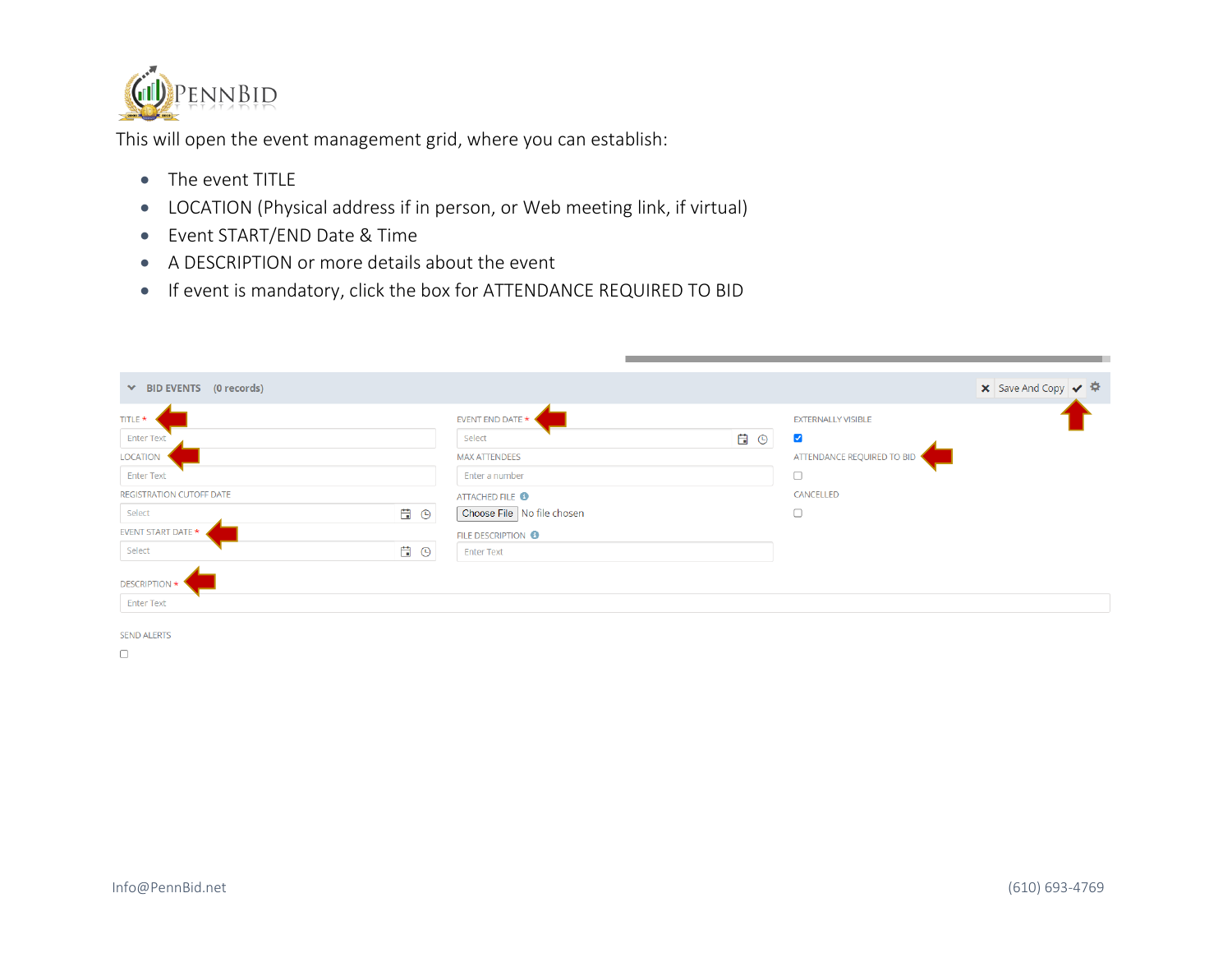

If desired, you can choose to have the system send a reminder for the event by clicking on the box next to "SEND ALERTS." This will open the Alerts management grid, where you can choose the units (Hours or Days), and the number of hours or days prior.

You can select multiple reminders by comma delineating different values. You can also choose who receives reminders (Bid Contacts, Registered Attendees, or other specified email addresses).

| EVENT START DATE *                         |     |              | FILE DESCRIPTION <sup>6</sup> |                               |
|--------------------------------------------|-----|--------------|-------------------------------|-------------------------------|
| Select                                     | E O |              | <b>Enter Text</b>             |                               |
|                                            |     |              |                               |                               |
| <b>DESCRIPTION *</b>                       |     |              |                               |                               |
| <b>Enter Text</b>                          |     |              |                               |                               |
| <b>SEND ALERTS</b><br>$\blacktriangledown$ |     |              |                               |                               |
| NUMBER OF UNITS OF TIME <sup>3</sup>       |     |              | NOTIFY BID CONTACTS           | ADDITIONAL EMAIL RECIPIENT(S) |
| 2,3                                        |     |              | □                             | <b>Enter Text</b>             |
| UNIT OF TIME <sup>8</sup>                  |     |              | NOTIFY REGISTERED ATTENDEES   |                               |
| Days                                       |     | $\mathbf{v}$ | $\Box$                        |                               |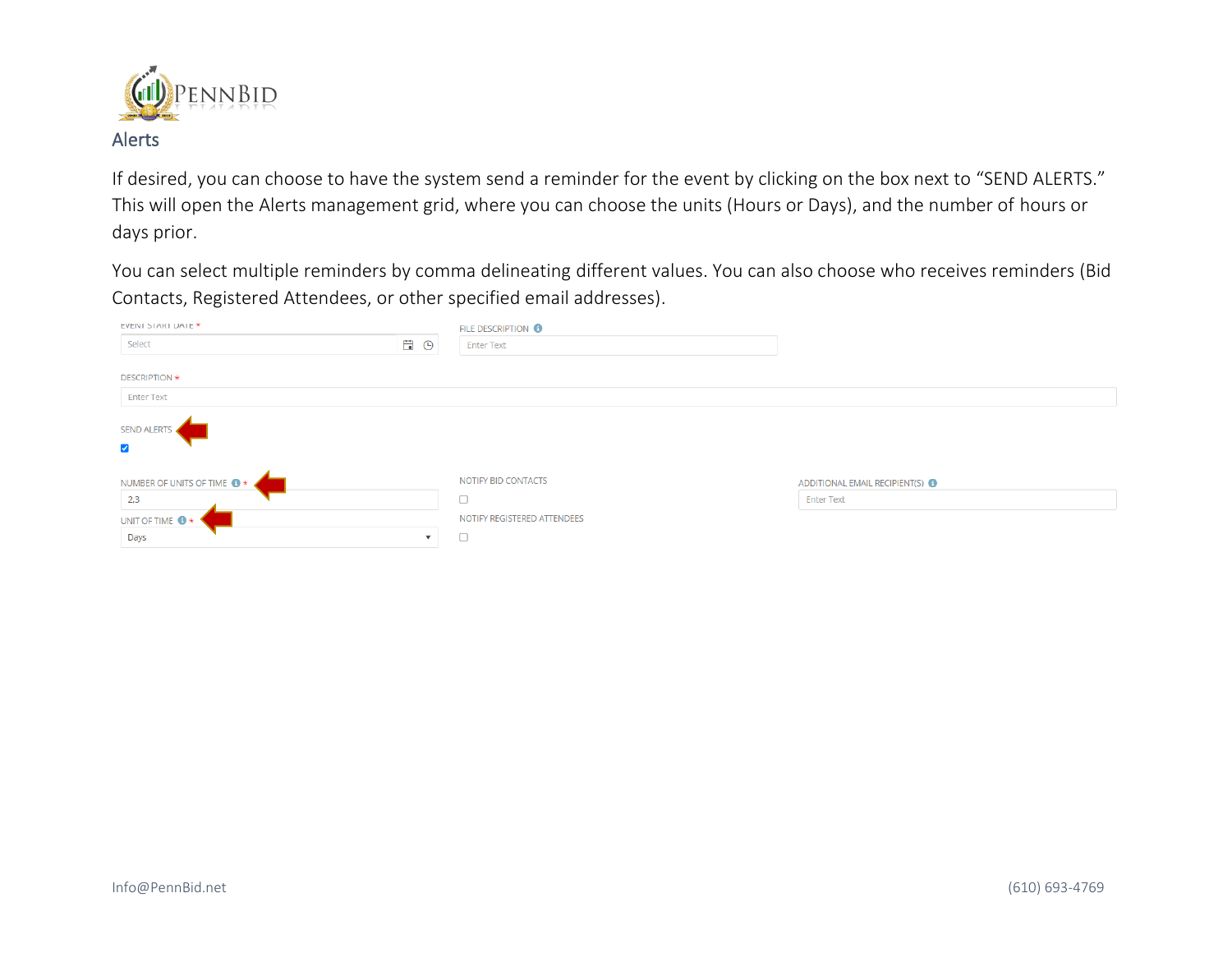

At times, you may wish for bidders to register in advance of an event. To enable this feature, simply assign a REGISTRATION CUTOFF DATE. This will enable the registration feature from the bidders view of the project.

| TITLE *                                                                      | EVENT END DATE $\star$        | <b>EXTERNALLY VISIBLE</b>  |                                                                                                                                                |  |
|------------------------------------------------------------------------------|-------------------------------|----------------------------|------------------------------------------------------------------------------------------------------------------------------------------------|--|
| Mandatory Site Visit                                                         | 11/16/2021 11:00 AM           | Ë<br>⊍                     |                                                                                                                                                |  |
| LOCATION                                                                     | <b>MAX ATTENDEES</b>          | ATTENDANCE REQUIRED TO BID |                                                                                                                                                |  |
| Newtown Campus at the Boiler House                                           | Enter a number                | ✓                          |                                                                                                                                                |  |
| REGISTRATION CUTOFF DATE                                                     | ATTACHED FILE <sup>6</sup>    | CANCELLED                  |                                                                                                                                                |  |
| <b>草</b> ©<br>Select                                                         | Choose File   No file chosen  |                            |                                                                                                                                                |  |
| DECEMBER 2021<br>٠                                                           | FILE DESCRIPTION <sup>8</sup> |                            |                                                                                                                                                |  |
| Ë<br>$\odot$<br>We<br>Th T<br>Fr.<br>$Sa -$<br>Tu<br>Su<br>Mo                | Enter Text                    |                            |                                                                                                                                                |  |
| 29<br>30<br>$\mathcal{P}$<br>$\overline{\mathbf{3}}$<br>28<br>$\overline{4}$ |                               |                            |                                                                                                                                                |  |
| 10<br>11<br>9<br>8<br>5.<br>6                                                |                               |                            | November 16, 2021, at 10:00am at the Newtown Campus at the Boiler House. Contractors that do not attend the mandatory onsite meeting will be d |  |

When you have completed choosing your event details, click the SAVE icon (" $\checkmark$ "). The event will now show up in your project, and the event dates will auto-populate within your bid calendar. You can create as many events as desired.

Cancel Save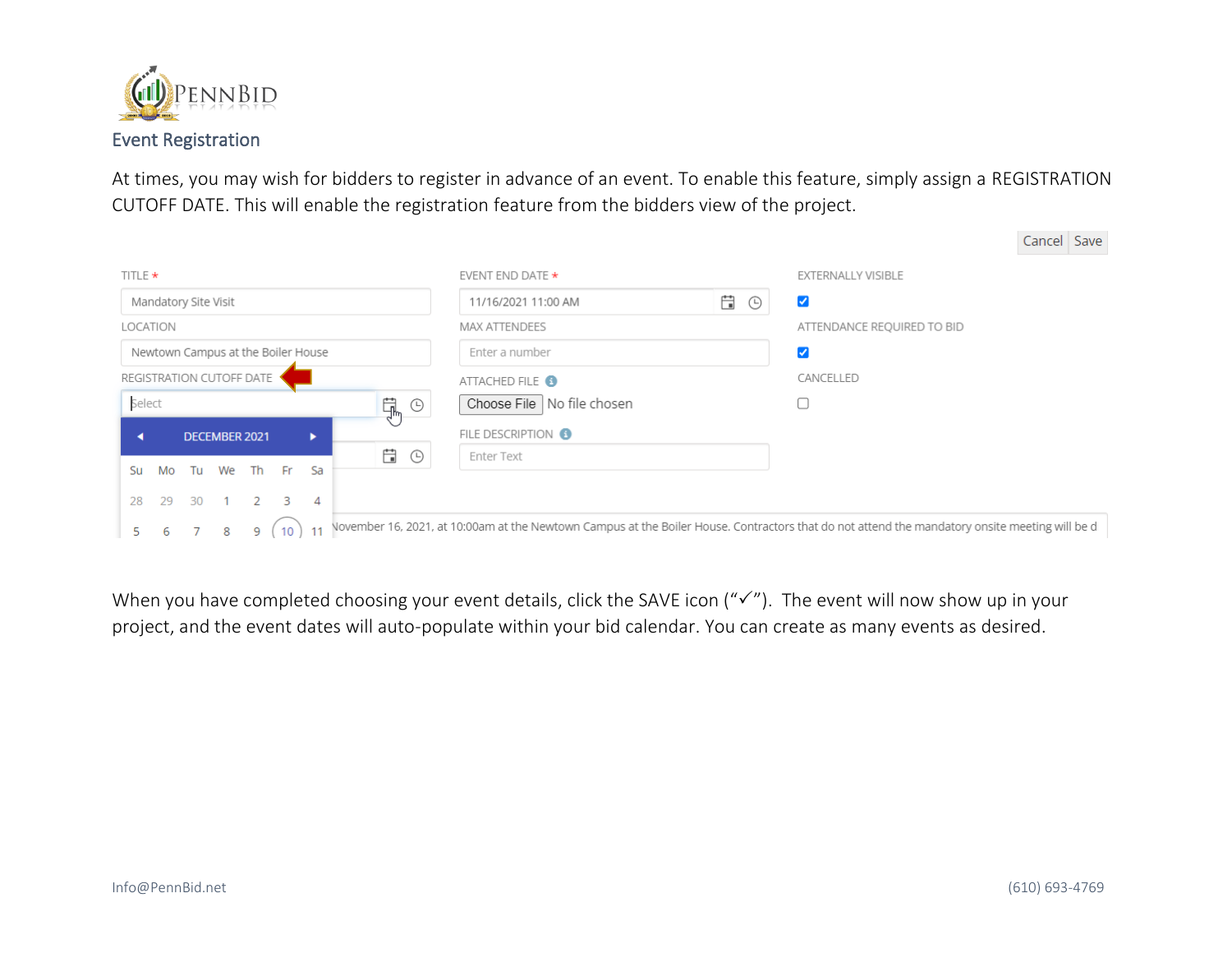

## Editing/Deleting Events

To edit or delete an event, simply hover your mouse over the desired event. Two icons will appear next to the TITLE column:

- To EDIT, click on the Pencil icon
- To DELETE, click on the Garbage Can

| <b>BID EVENTS</b><br>(1 record)<br>$\checkmark$ |                                                                                                                                                                                                                                   |                                       |                         |                                      |                                       |                          |  |
|-------------------------------------------------|-----------------------------------------------------------------------------------------------------------------------------------------------------------------------------------------------------------------------------------|---------------------------------------|-------------------------|--------------------------------------|---------------------------------------|--------------------------|--|
|                                                 |                                                                                                                                                                                                                                   |                                       |                         |                                      |                                       |                          |  |
| <b>TITLE</b>                                    | <b>DESCRIPTION</b>                                                                                                                                                                                                                | <b>LOCATION</b>                       | <b>EVENT START DATE</b> |                                      | EVENT END DATE VIEW EVENT REGISTRANTS | <b>ATTENDANCE REQUIF</b> |  |
| <b>Mandatory Site Visit</b><br>面<br>∕           | There will be a mandatory site visit<br>on November 16, 2021, at 10:00am<br>at the Newtown Campus at the<br>Boiler House. Contractors that do<br>not attend the mandatory onsite<br>meeting will be disqualified from<br>the bid. | Newtown Campus at the Boiler<br>House | 11/16/2021 10:00 AM     | 11/16/2021 11:00 AM View Registrants |                                       | <b>Yes</b>               |  |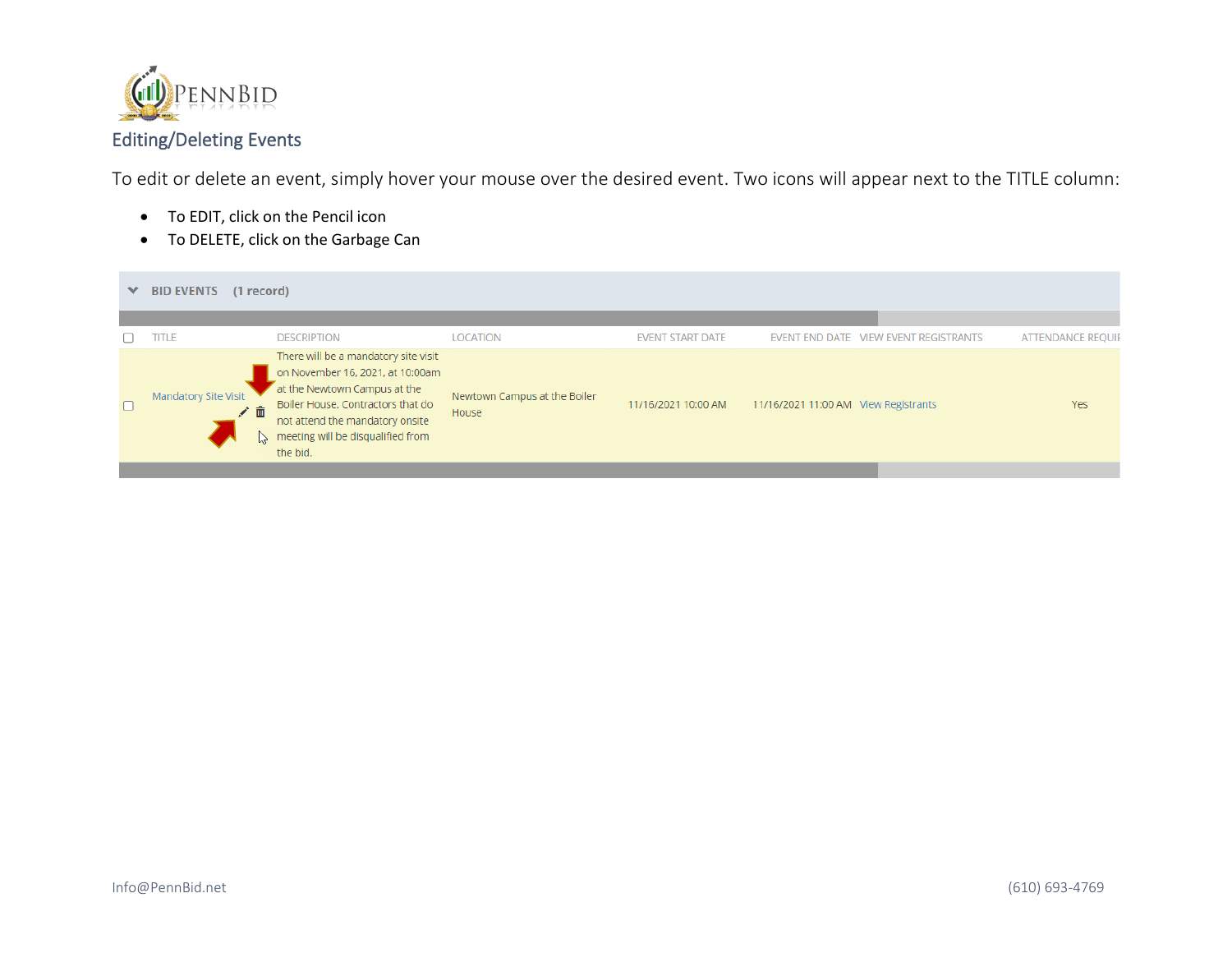

## Viewing/Managing Event Registrants

When managing your project, you may need to manage certain aspects, such as viewing which bidders have registered, or possibly recording which bidders have attended the event. To do so, click on the View Registrants button within the VIEW EVENT REGISTRANTS column:

| $\vee$ BID EVENTS (1 record) |                                                                                                                                                                                                                                   |                                       |                         |                                      |                                       |                                  | 画/+卒               |
|------------------------------|-----------------------------------------------------------------------------------------------------------------------------------------------------------------------------------------------------------------------------------|---------------------------------------|-------------------------|--------------------------------------|---------------------------------------|----------------------------------|--------------------|
| <b>ATLE</b>                  | <b>DESCRIPTION</b>                                                                                                                                                                                                                | <b>LOCATION</b>                       | <b>EVENT START DATE</b> |                                      | EVENT END DATE VIEW EVENT REGISTRANTS | ATTENDANCE REQUIRE ATTACHED FILE | <b>REGISTRATIO</b> |
| <b>Mandatory Site Visit</b>  | There will be a mandatory site visit<br>on November 16, 2021, at 10:00am<br>at the Newtown Campus at the<br>Boiler House. Contractors that do<br>not attend the mandatory onsite<br>meeting will be disqualified from<br>the bid. | Newtown Campus at the Boiler<br>House | 11/16/2021 10:00 AM     | 11/16/2021 11:00 AM View Registrants |                                       | Yes                              |                    |

This will open the list of registered bidders, showing related particulars, including how many attendees, and when they registered.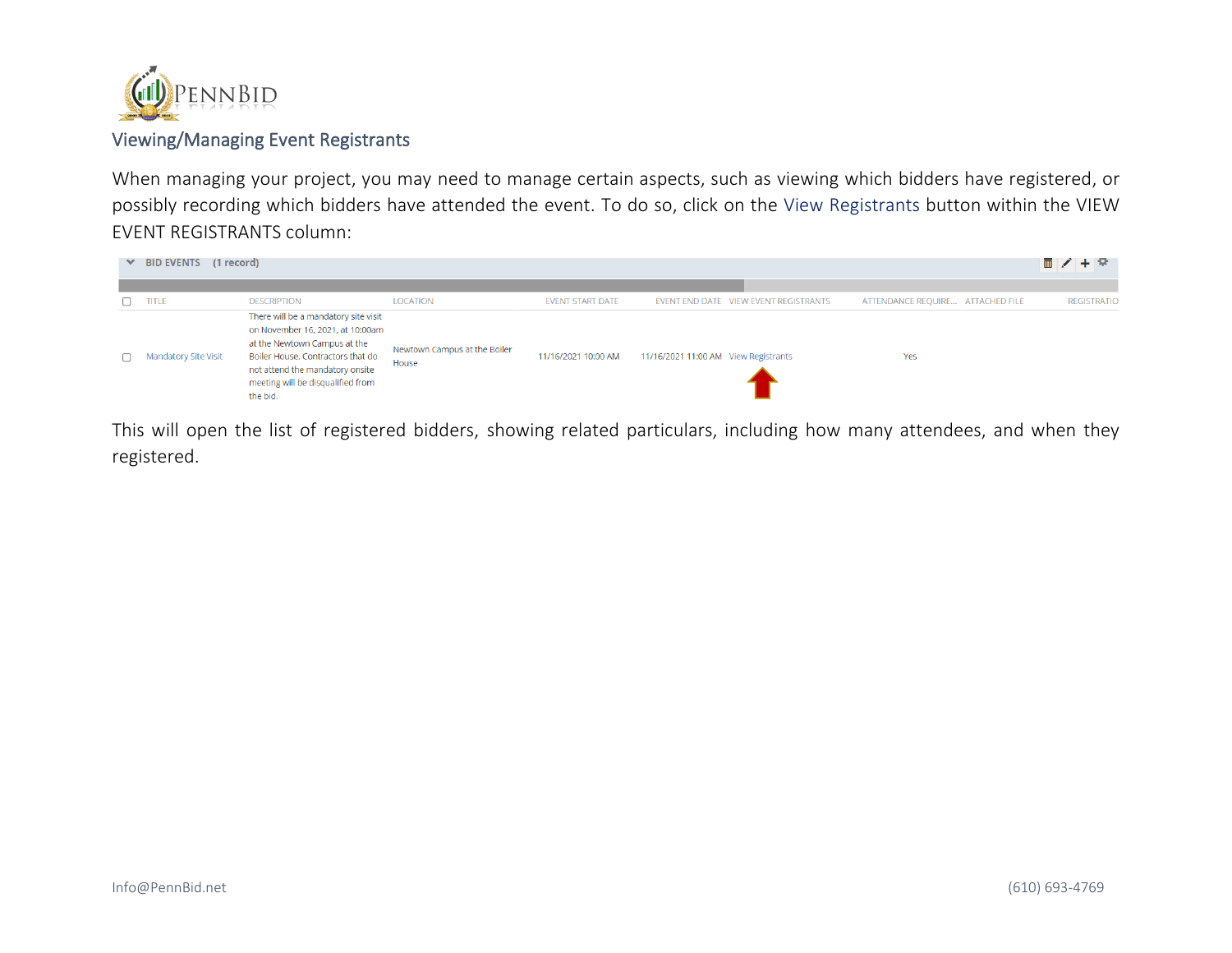

In the scenario of a mandatory pre-bid meeting, you can record which bidders attended. To do so, hover your mouse over the desired bidder line, which will cause the EDIT/DELETE icons to appear. Click on the EDIT button (pencil).

|              | <b>BID EVENT</b>            |                  |                      |                               |                 |                            |                |  |
|--------------|-----------------------------|------------------|----------------------|-------------------------------|-----------------|----------------------------|----------------|--|
| <b>TITLE</b> |                             |                  | EVENT END DATE       |                               |                 | ATTENDANCE REQUIRED TO BID |                |  |
|              | Mandatory Site Visit        |                  | 11/16/2021 11:00 AM  |                               | Yes             |                            |                |  |
|              | REGISTRATION CUTOFF DATE    |                  | <b>MAX ATTENDEES</b> |                               | CANCELLED<br>No |                            |                |  |
|              | <b>EVENT START DATE</b>     |                  | EXTERNALLY VISIBLE   |                               |                 |                            |                |  |
|              | 11/16/2021 10:00 AM         |                  | Yes                  |                               |                 |                            |                |  |
|              |                             |                  |                      |                               |                 |                            |                |  |
| $\checkmark$ | <b>REGISTERED COMPANIES</b> | (8 records)      |                      |                               |                 |                            | + 面 / Notify 幸 |  |
|              |                             |                  |                      |                               |                 |                            |                |  |
|              | <b>COMPANY NAME</b>         | NUMBER ATTENDING | <b>NUM ATTENDED</b>  | DATE REGISTERED ATTACHED FILE |                 | <b>FILE DESCRIPTION</b>    |                |  |
| $\Box$       | McCloskey Mechanical        |                  | $\mathbf{1}$         | 11/4/2021 11:31 AM            |                 |                            |                |  |
| ∩            | John Meehan and Son         | 2                | 1                    | 11/4/2021 1:44 PM             |                 |                            |                |  |
| n            | <b>AGH Mechanical Inc.</b>  |                  | 1                    | 11/4/2021 3:36 PM             |                 |                            |                |  |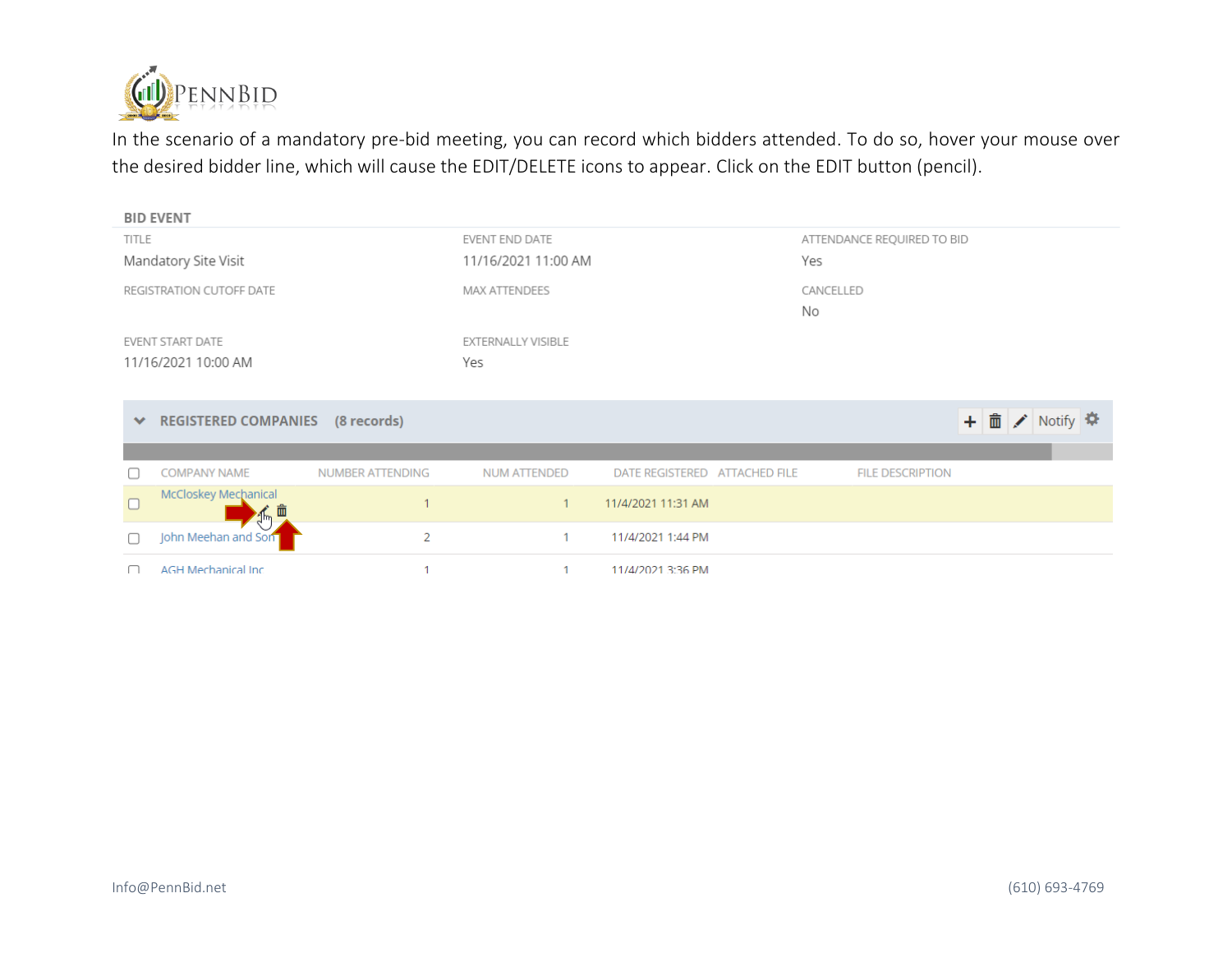

This will open a grid where you can indicate how many people attended. You do this within the NUM ATTENDED field, and when finished, click Save.

| NUMBER ATTENDING *<br>DATE REGISTERED<br>11/4/2021 11:31 AM<br>NUM ATTENDED *<br>ATTACHED FILE <sup>8</sup><br>Choose File No file chosen | Cancel Save<br>FILE DESCRIPTION <sup>8</sup><br>Enter Text |
|-------------------------------------------------------------------------------------------------------------------------------------------|------------------------------------------------------------|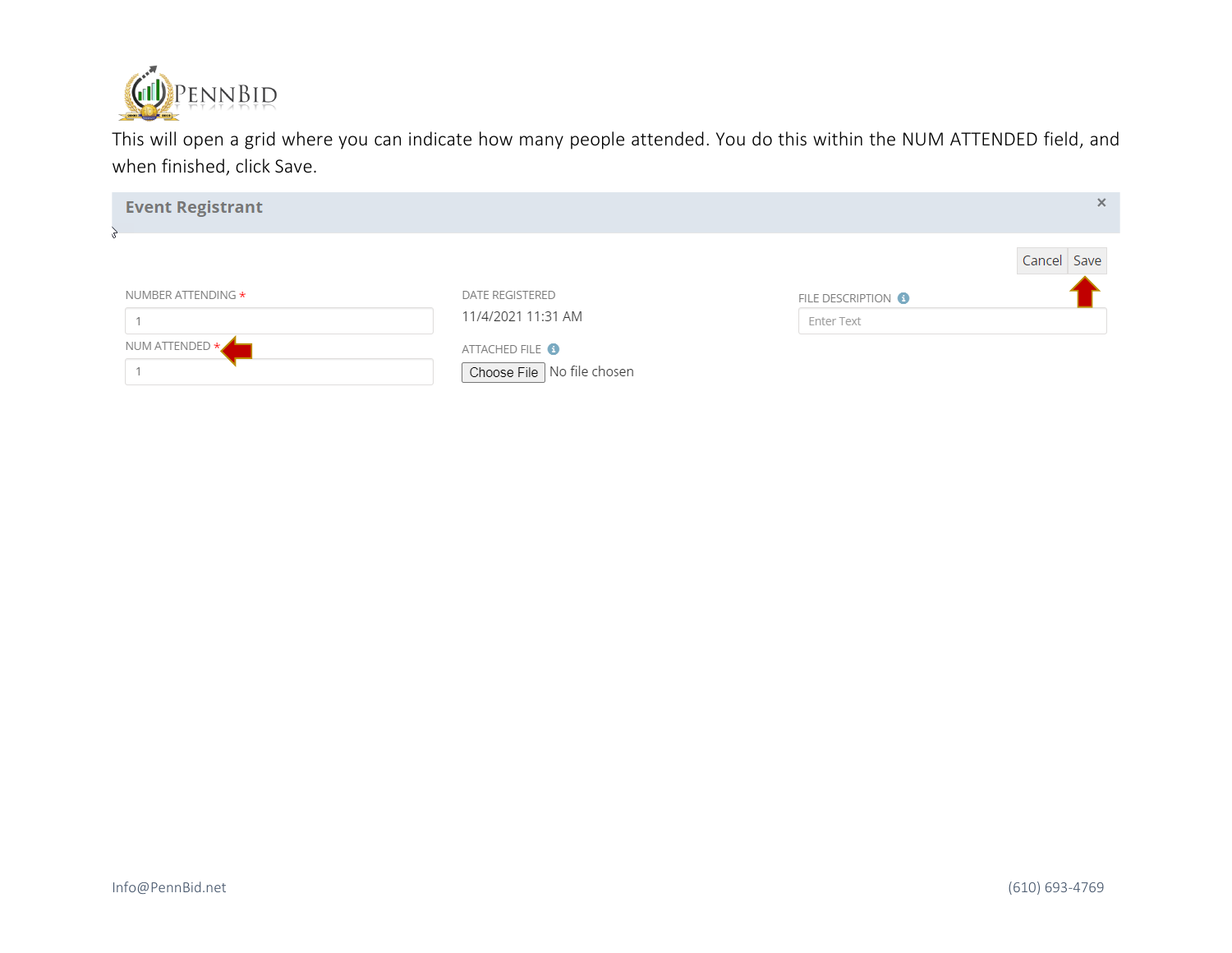

When you have finished indicating which bidders attended the event, this becomes a filterable element within the BIDDERS tab. This is especially useful when evaluating bids as you can exclude bidders who didn't participate in mandatory events from evaluation.

| SETTINGS | BID FORM- QUESTIONS (RFI)   BID FORM- PRICING   DOCUMENTS |  | <b>BIDDERS</b> |
|----------|-----------------------------------------------------------|--|----------------|

WARNING - Do NOT alter any replacement tags {%text%} on the notification templates. These are automatically populated by the

| (6 records)<br><b>BIDDERS</b>                                                                                                                                                                                                                                                                               | <b>Bidding Companies</b> | $\checkmark$ |                               |                |                      | じ  |
|-------------------------------------------------------------------------------------------------------------------------------------------------------------------------------------------------------------------------------------------------------------------------------------------------------------|--------------------------|--------------|-------------------------------|----------------|----------------------|----|
| Filtered by:<br>Bid Activity <b>X</b>                                                                                                                                                                                                                                                                       | Company Status X         |              |                               |                |                      |    |
| <b>BID ACTIVITY</b><br><b>COMPANY STATUS</b><br>$\Box$ None $\Box$ Downloaded Document $\Box$ $\Box$ Clarification Request $\odot$<br>$\blacksquare$ Active $\blacksquare$ Inactive<br>□ Submitted Bid ■ □ System Unsubmit ■<br>□ Vendor Unsubmit ■ □ Bid Withdrawn ■ □ Registered ■<br><b>Ø</b> Attended ■ |                          |              |                               |                |                      |    |
| <b>NAME</b>                                                                                                                                                                                                                                                                                                 | <b>BID ACTIVITY</b>      | <b>CITY</b>  | STATE/PROVINCE/TERRITORY      | DATE SUBMITTED | <b>INTENT TO BID</b> | SU |
| <b>AGH Mechanical Inc.</b>                                                                                                                                                                                                                                                                                  | ■                        | Churchville  | Pennsylvania                  |                |                      |    |
| cderitis@madseninc.com                                                                                                                                                                                                                                                                                      | 哈爾                       | Broomall     | Pennsylvania                  |                | Will Bid             |    |
| Gaudelli Bros Inc                                                                                                                                                                                                                                                                                           | <b>Timber</b>            | Millville    | New Jersey                    |                | Will Bid             |    |
| John Moobon and Con-                                                                                                                                                                                                                                                                                        |                          |              | Distinguishing Democraticants |                | Lin Ilhar            |    |